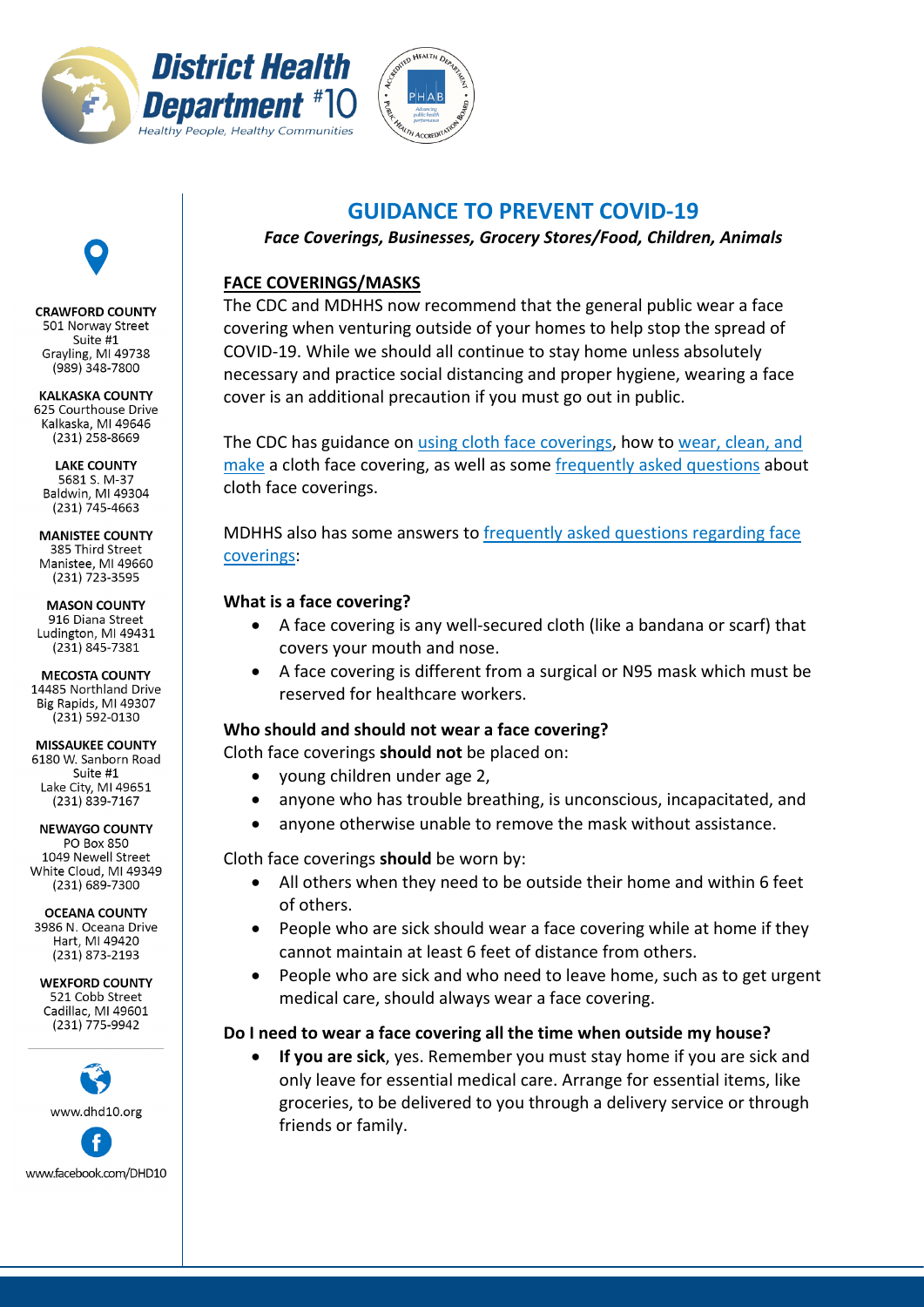- **If you are not sick**, you should wear a face covering whenever you need to leave home and might be closer than 6 feet from others. Examples include using public transportation, riding in a taxi or car service, walking on a busy street, going to pharmacies and grocery stores, and going to the doctor or a hospital.
- **Essential workers** should also wear a face covering at work when they cannot maintain at least 6 feet of distance between themselves and others.

#### **Do I need to wear a face covering when I am exercising?**

No — as long as you maintain at least 6 feet from others.

People should only do exercises that allow them keep physical distance from others. Walking, running, and biking outside are good examples of activities that do not require shared equipment or close contact with others.

## **I was confirmed to have COVID-19 and am better now. Do I still need to wear a face covering?**

Yes – everyone that is able should wear a face covering when outside of their home and it is not possible to maintain at least 6 feet of distance between others. Social distancing is still necessary, even when using a face covering.

We don't yet know how long the virus remains in a person's body, or whether it is possible to get sick again. Using facemasks in public and practicing social distancing is still important for people who were sick and recovered.

Remember if you had or may have had COVID-19, you should not leave the house except for essential medical care or to get essential needs until all the following are true:

- It has been at least 7 days since your symptoms started or since you tested positive for COVID19 **and**
- You have been fever-free for the last 3 days without taking fever-reducing drugs such as Tylenol or ibuprofen **and**
- Your overall illness has improved (for example, when your cough or shortness of breath have improved).

#### **Why is this being recommended now?**

As we learn more about COVID-19, sometimes recommendations change. There is increasing evidence that people without symptoms may be able to spread the virus, and that droplets produced when breathing, speaking, or singing may spread COVID-19 from person to person.

This evidence informed the decision to recommend face coverings. The use of face coverings is one simpler tool that may help reduce the spread of the virus – especially from people who are infected and don't know it yet.

#### **How often do I need to wash my face covering?**

If you are using a cloth face covering, we recommend washing once a day by hand or machine using detergent. The face covering should be fully dry before using. You should have a couple of face coverings so you can rotate for washing.

#### **Are there precautions I should take with my face covering?**

• In taking on and off a face covering, you will likely touch your face. As such, please wash your hands with soap and warm water for at least 20 seconds. If soap and warm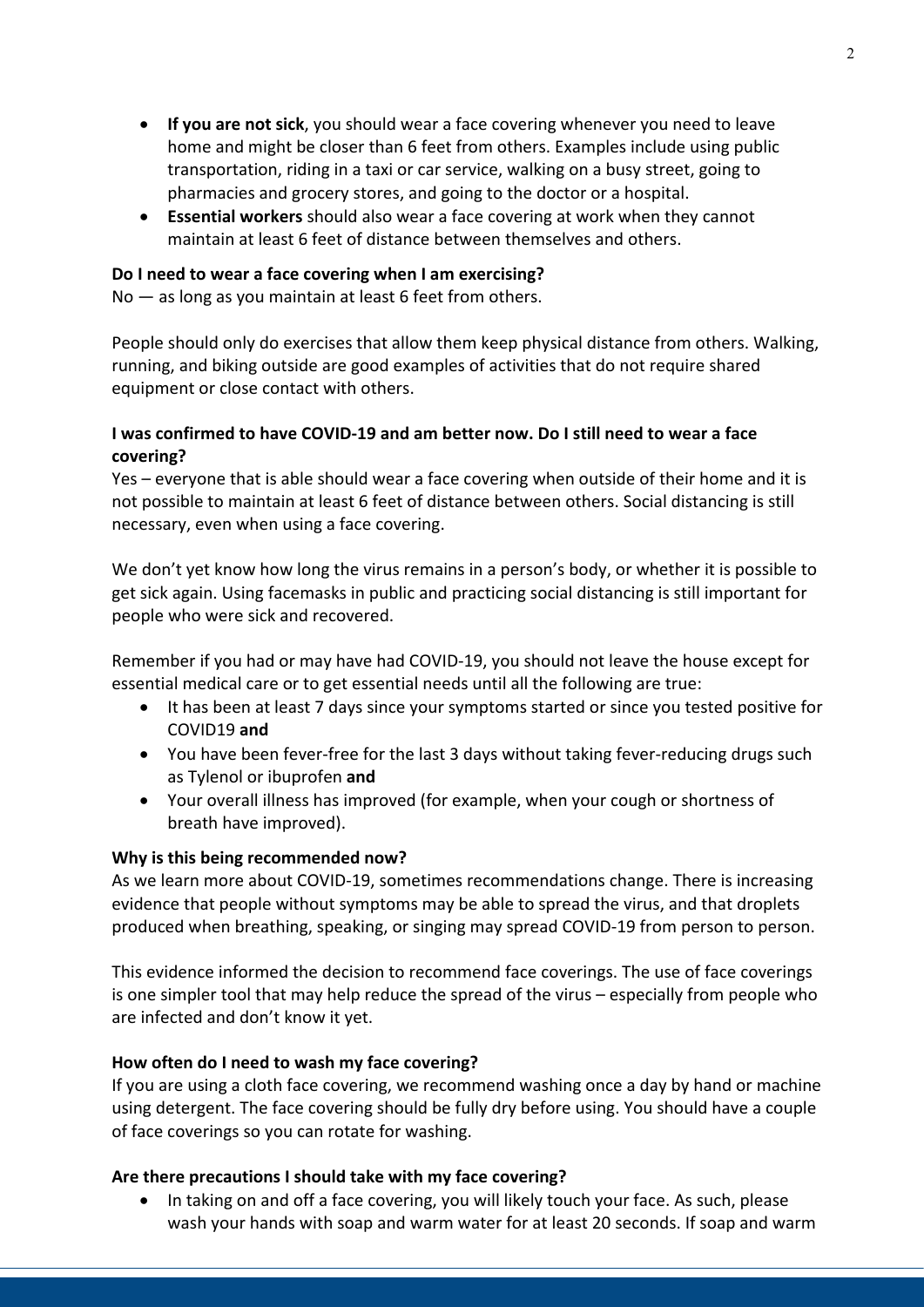water are not available, use an alcohol-based sanitizer that contains at least 60% alcohol every time before and after removing or putting on your mask.

- Do not put a used face covering in places where others can touch them or where germs trapped in your face covering can touch other surfaces, such as counter tops or your kitchen table.
- Do not throw your face covering loose in a bag or backpack. We recommend keeping a paper bag with you to store your face covering if you will be taking if off outside your house.

#### **Is it possible to make your own face covering?**

Yes! A face covering can be a scarf, bandana or other cloth. Watch [this video](https://www.youtube.com/watch?v=tPx1yqvJgf4&feature=youtu.be) from the U.S. Attorney General to see ideas about creating a face covering with household items.

## **What is the best fabric for a mask?**

Use tightly woven cotton, such as quilting fabric or cotton sheets.

## **Are medical grade masks such as N95 or surgical masks better than homemade masks?**

Medical grade masks need to be saved for use by health care providers only. Use of homemade masks for people with lower risk exposure is a good way to decrease the chance of exposure to COVID-19.

## **BUSINESSES**

There is much confusion and concern about the small businesses within our 10-county jurisdiction and whether some should be operating while Michigan is under an Executive Order to Stay at Home.

MDHHS has issue[d guidance for businesses](https://www.michigan.gov/coronavirus/0,9753,7-406-98178_98737---,00.html) to follow that may answer some of your questions. If you are a business that is still operating due to being considered critical infrastructure, DHD#10 has a [Business Toolkit](https://www.dhd10.org/wp-content/uploads/2020/04/DHD10_COVID-19_-WorkplacePacket_Businesses.pdf) available to help you screen employees and implement social distancing measures. Information in this toolkit is not a requirement for businesses, but a recommendation to help businesses prevent potential spread of COVID-19 in their workplaces.

Recently, three neighboring local public health departments issued Emergency Orders for businesses still in operation to follow in an effort to control the COVID-19 pandemic. These health departments include: [Health Department of Northwest,](http://www.nwhealth.org/newsreleases/2020-1%20Public%20Health%20Emergency%20Order.pdf) [Benzie-Leelanau District](http://www.bldhd.org/local/upload/file/4_5_2020%20Public%20Health%20Emergency%20Order%20BLDHD%20Final.pdf)  [Health Department,](http://www.bldhd.org/local/upload/file/4_5_2020%20Public%20Health%20Emergency%20Order%20BLDHD%20Final.pdf) and [District Health Department #4.](https://www.dhd4.org/wp-content/uploads/2020/04/DHD4-Emergency-Executive-Order-2020-1.pdf) If you own or operate a business located in one of these three jurisdictions, please follow the necessary mandates and reach out to the appropriate health department with any questions. **District Health Department #10 DOES NOT have an Emergency Order in place within our jurisdiction for businesses still operating**.

If you have a complaint about a business that is operating but not considered critical infrastructure, there are a couple of things you can do:

1. Contact your **911 dispatch center's NON-EMERGENCY number** to report your concern. Of course, we do not want to inundate local law enforcement with nonemergency issues, but if you believe your concern is justified, call the non-emergency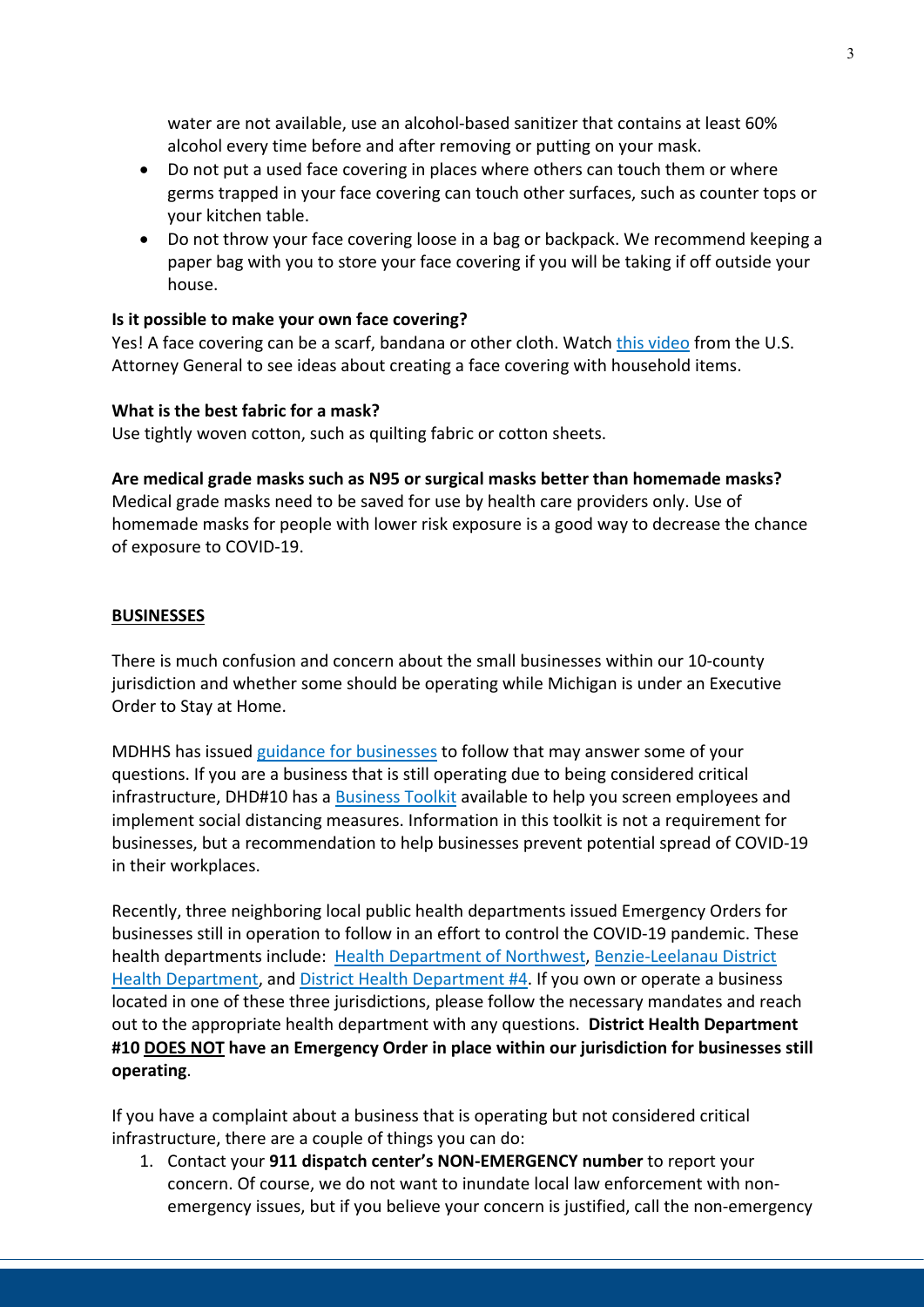number for the 911 dispatch center that covers your area. [Check here](https://www.michigan.gov/documents/msp/911_Dispatch_Centers_and_PSAPs_592540_7.pdf) for the dispatch center in your county.

2. [File a complaint](https://www.michigan.gov/ag/0,4534,7-359-82915_82919_86407---,00.html) at the **Michigan Attorney General's office**. The AG website states that they are prioritizing complaints related to the COVID-19 outbreak now.

#### **GROCERY STORES/FOOD**

DHD#10 is getting calls from concerned individuals who report that some grocery store workers are not wearing gloves or other protective gear when stocking shelves or touching produce.

The U.S. Food and Drug Administration (FDA) has some guidance that may ease concerns.

**Can I get COVID-19 from food, food packaging, or food containers and preparation area?** Currently there is no evidence of food, food containers, or food packaging being associated with transmission of COVID-19. Like other viruses, it is possible that the virus that causes COVID-19 can survive on surfaces or objects. For that reason, it is critical to follow the 4 key steps of food safety[—clean, separate, cook, and chill.](https://www.foodsafety.gov/keep-food-safe/4-steps-to-food-safety)

**If you are concerned about contamination of food or food packaging, wash your hands after handling food packaging, after removing food from the packaging, before you prepare food for eating and before you eat.** Consumers can follow [CDC guidelines on frequent hand](https://www.cdc.gov/handwashing/)  [washing](https://www.cdc.gov/handwashing/) with soap and water for at least 20 seconds; and frequent cleaning and disinfecting of surfaces.

#### **Can I get COVID-19 from a food worker handling my food?**

Currently, there is no evidence of food or food packaging being associated with transmission of COVID-19. However, the virus that causes COVID-19 is spreading from person-to-person in some communities in the U.S. The CDC recommends that if you are sick, stay home until you are better and no longer pose a risk of infecting others.

Anyone handling, preparing and serving food should always follow [safe food handling](https://www.fda.gov/food/buy-store-serve-safe-food/safe-food-handling)  [procedures,](https://www.fda.gov/food/buy-store-serve-safe-food/safe-food-handling) such as washing hands and surfaces often.

## **Should food facilities (grocery stores, manufacturing facilities, restaurants, etc.) perform any special cleaning or sanitation procedures for COVID-19?**

CDC recommends routine cleaning of all frequently touched surfaces in the workplace, such as workstations, countertops, and doorknobs. Use the cleaning agents that are usually used in these areas and follow the directions on the label. CDC does not recommend any additional disinfection beyond routine cleaning at this time.

View the current [list of products that meet EPA's criteria for use against SARS-CoV-2,](https://www.epa.gov/pesticide-registration/list-n-disinfectants-use-against-sars-cov-2) the cause of COVID-19.

Restaurants and retail food establishments are regulated at the state and local level. State, local, and tribal regulators use the [Food Code](https://www.fda.gov/food/retail-food-protection/fda-food-code) published by the FDA to develop or update their own food safety rules. Generally, FDA-regulated food manufacturers are required to maintain clean facilities, including, as appropriate, clean and sanitized food contact surfaces, and to have food safety plans in place. Food safety plans include a hazards analysis and riskbased preventive controls and include procedures for maintaining clean and sanitized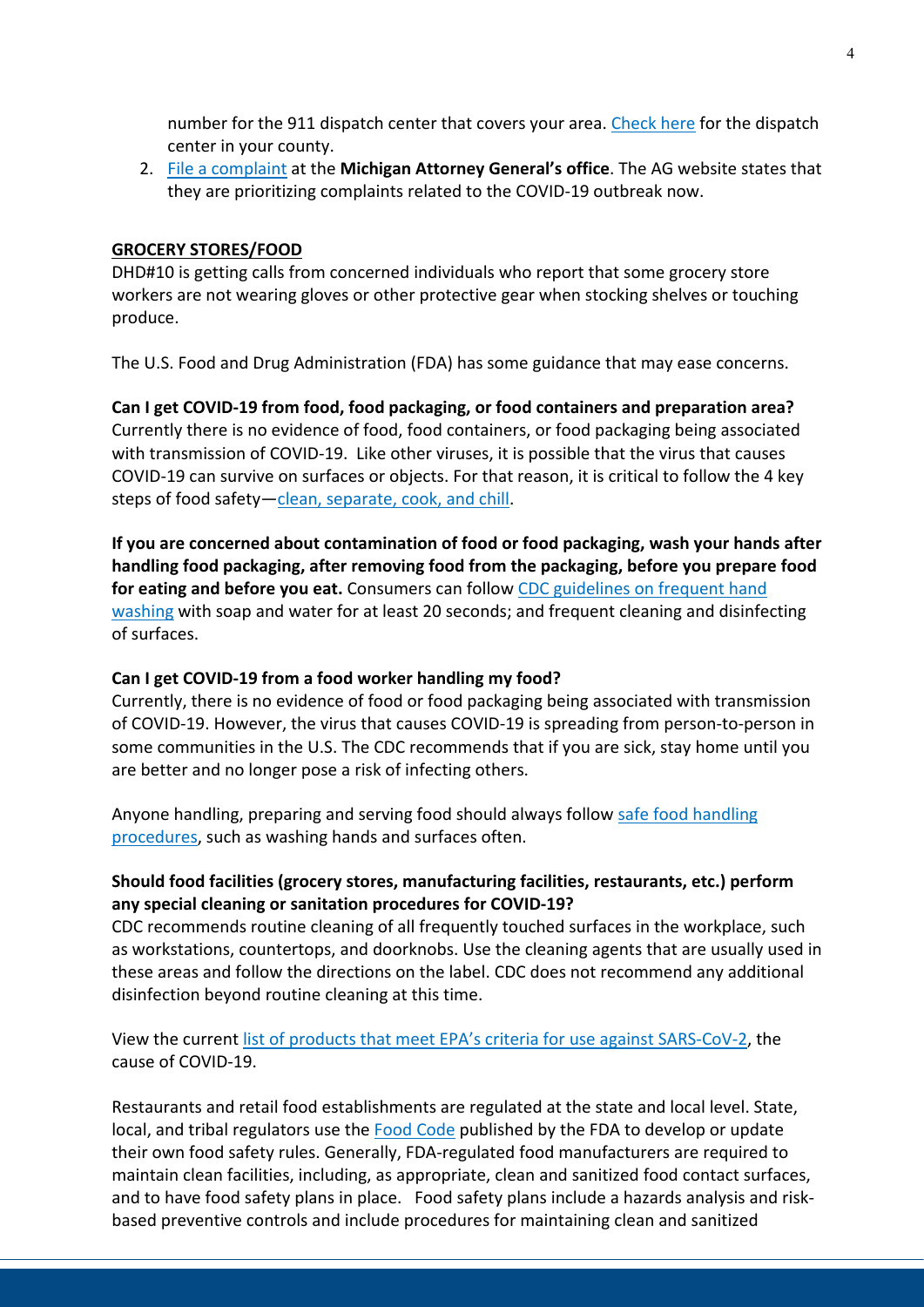# facilities and food contact surfaces. See: [FSMA Final Rule for Preventive Controls for Human](https://www.fda.gov/food/food-safety-modernization-act-fsma/fsma-final-rule-preventive-controls-human-food)  [Food.](https://www.fda.gov/food/food-safety-modernization-act-fsma/fsma-final-rule-preventive-controls-human-food)

# **Should employees in retail food and food production settings wear face coverings to prevent exposure to COVID-19?**

On April 3, the CDC released an updated [recommendation](https://www.cdc.gov/coronavirus/2019-ncov/prevent-getting-sick/cloth-face-cover.html) regarding the use of cloth face coverings to help slow the spread of COVID-19. CDC recommends the use of simple cloth face coverings as a voluntary public health measure in public settings where other social distancing measures are difficult to maintain (e.g., grocery stores and pharmacies).

For workers on farms, and in food production, processing, and retail settings who do not typically wear masks as part of their jobs, *consider* the following if you choose to use a cloth face covering to slow the spread of COVID-19:

- Maintain face coverings in accordance with parameters in [FDA's Model Food](https://www.fda.gov/food/retail-food-protection/fda-food-code)  [Code](https://www.fda.gov/food/retail-food-protection/fda-food-code) sections 4-801.11 Clean Linens and 4.802.11 Specifications.
- Launder reusable face coverings before each daily use.
- CDC also has [additional information on the use of face coverings,](https://www.cdc.gov/coronavirus/2019-ncov/prevent-getting-sick/diy-cloth-face-coverings.html) including washing instructions and information on how to make homemade face covers.

NOTE: The cloth face coverings recommended by CDC are not surgical masks or N-95 respirators. Those are critical supplies that must continue to be reserved for healthcare workers and other medical first responders, as recommended by current CDC guidance.

# **How and when should workers in food retail and processing wear gloves during a pandemic?**

FDA's Food Code recommendations for hand washing and glove use in food service and retail food stores have not changed as a result of the pandemic. [\(Food Code 2017](https://www.fda.gov/food/fda-food-code/food-code-2017) Section 2- 301.11). Per the FDA Food Code: with limited exceptions, employees may not contact exposed, ready-to-eat foods with their bare hands and shall use suitable utensils such as deli tissue, spatulas, tongs, single use-gloves, or dispensing equipment [\(Food Code 2017](https://www.fda.gov/food/fda-food-code/food-code-2017) Section 3-301.11). Gloves are not a substitute for hand washing or hand hygiene.

If your task requires direct contact with ready-to-eat food, wash your hands and the exposed portions of your arms for 20 seconds prior to donning gloves and before touching food or food-contact surfaces. Wash your hands immediately after removing gloves.

# **How do I handle self-service food buffets such as a salad bars in a retail setting related to COVID-19?**

Restaurants and retail food establishments are regulated at the state and local level. State, local, and tribal regulators use the [Food Code](https://www.fda.gov/food/retail-food-protection/fda-food-code) published by the FDA to develop or update their own food safety rules. Again, there is no current evidence to support the transmission of COVID-19 associated with food or food packaging.

It may be possible that a person can get COVID-19 by touching a surface or object that has the virus on it and then touching their mouth, nose, or possibly eyes, but this is not thought to be the main way the virus spreads. The coronavirus is mostly spread from one person to another through respiratory droplets. However, it's always critical to follow the 4 key steps of food safety—clean, separate, cook, and chill—to prevent foodborne illness.